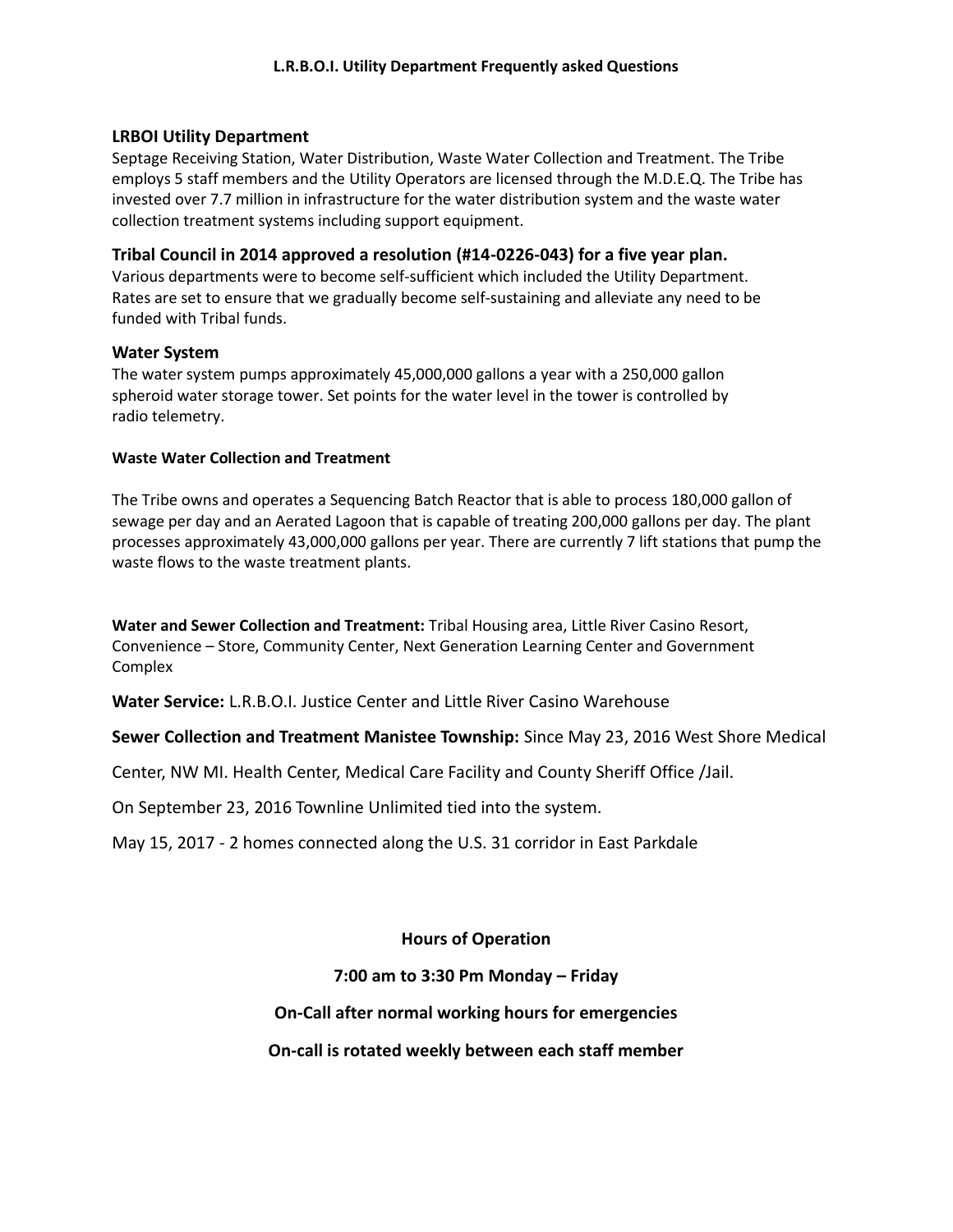# **Current Rates are:**

Rates are set in accordance with the current national standards from the American Water Works Association/MI Section. Each Municipality has different water distribution and waste water collection and treatment systems so rates will vary from municipality to municipality.

Rates are set to cover operations and maintenance costs with a portion set aside to cover replacement costs for various equipment.

Residential \$5.51 Base Rate \$1.02 per thousand gallons water and waste water is \$3.70 per thousand gallons

Commercial customers pay a different rate than residential.

# **To calculate a residential bill:**

Average use and Bill in Aki Madizwiin

4,500 gallons per month

4,500 gal / 1000 gal = 4.5 units

4.5 x 1.02 = \$4.59 or equivalent to \$0.00102 per gallon

4.5 x 3.70 = \$16.65 or equivalent to \$0.0037 per gallon

\$5.51 Base + \$4.59 Water + \$16.65 Sewer Collection and Treatment = \$26.75

Manistee Township Residential pay a flat rate of \$31.75 per month

Tap fees: Vary depending on the size of your service

Permit Fees: \$50 cover the cost of reviewing the permit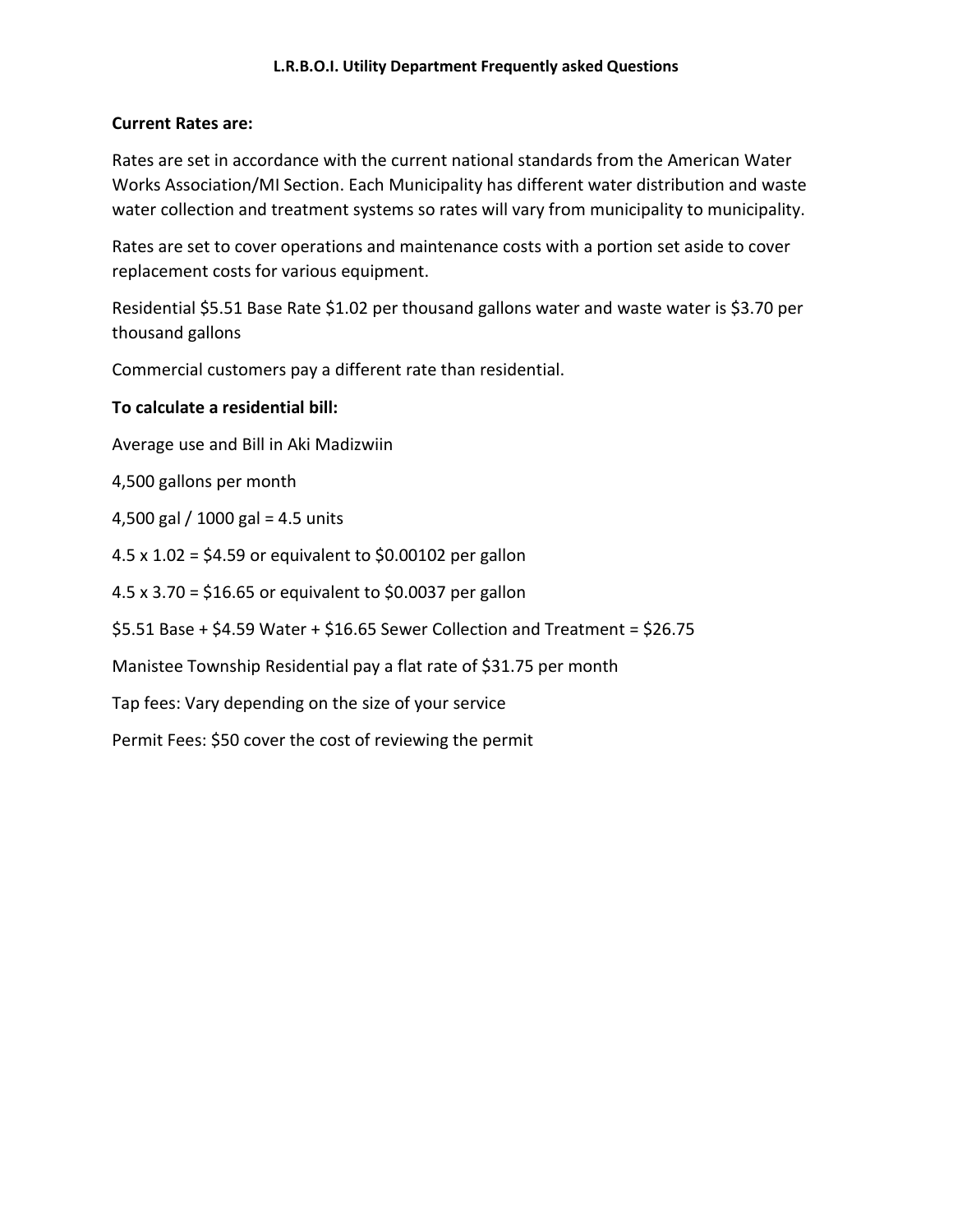**What does that help pay for?** Operation and Maintenance costs, repair and replacement costs of equipment and pumps, EPA required sampling of the water distribution system, sampling of the waste water treatment systems, five tribal member employees.

## **A few of the responsibilities for the water system**

- $\triangleright$  Monitor and readings on flow rates and equipment
- $\triangleright$  Flushing the water system
- $\triangleright$  Maintain fire hydrants
- $\triangleright$  Chlorine injection for disinfection of the water system
- $\triangleright$  Operate and maintain water storage
- $\triangleright$  Turn on / off water service
- $\triangleright$  Exercise valves
- $\triangleright$  Various compliance samples, example lead and copper
- $\triangleright$  Bacteriological sampling of the system
- $\triangleright$  Meter repair
- $\triangleright$  On call duties rotated between staff
- $\triangleright$  MISSDIG

## **A few of the Waste Water Collection and Treatment responsibilities**

- $\triangleright$  Monitor and readings on flows rates and equipment
- $\triangleright$  Cleaning the sewer system
- $\triangleright$  Pump maintenance
- $\triangleright$  Calibrate lift stations
- $\triangleright$  On call duties rotated between staff
- $\triangleright$  Sampling of Aerated Lagoon and Sequencing Batch Reactor

MLSS, MLVSS, Nitrate Nitrite, Ammonia, Total Nitrogen pH, Total Phosphorus as P, D.O.

- $\triangleright$  Monitor SCADA system and make changes as needed
- $\triangleright$  MISSDIG
- $\triangleright$  Building repairs